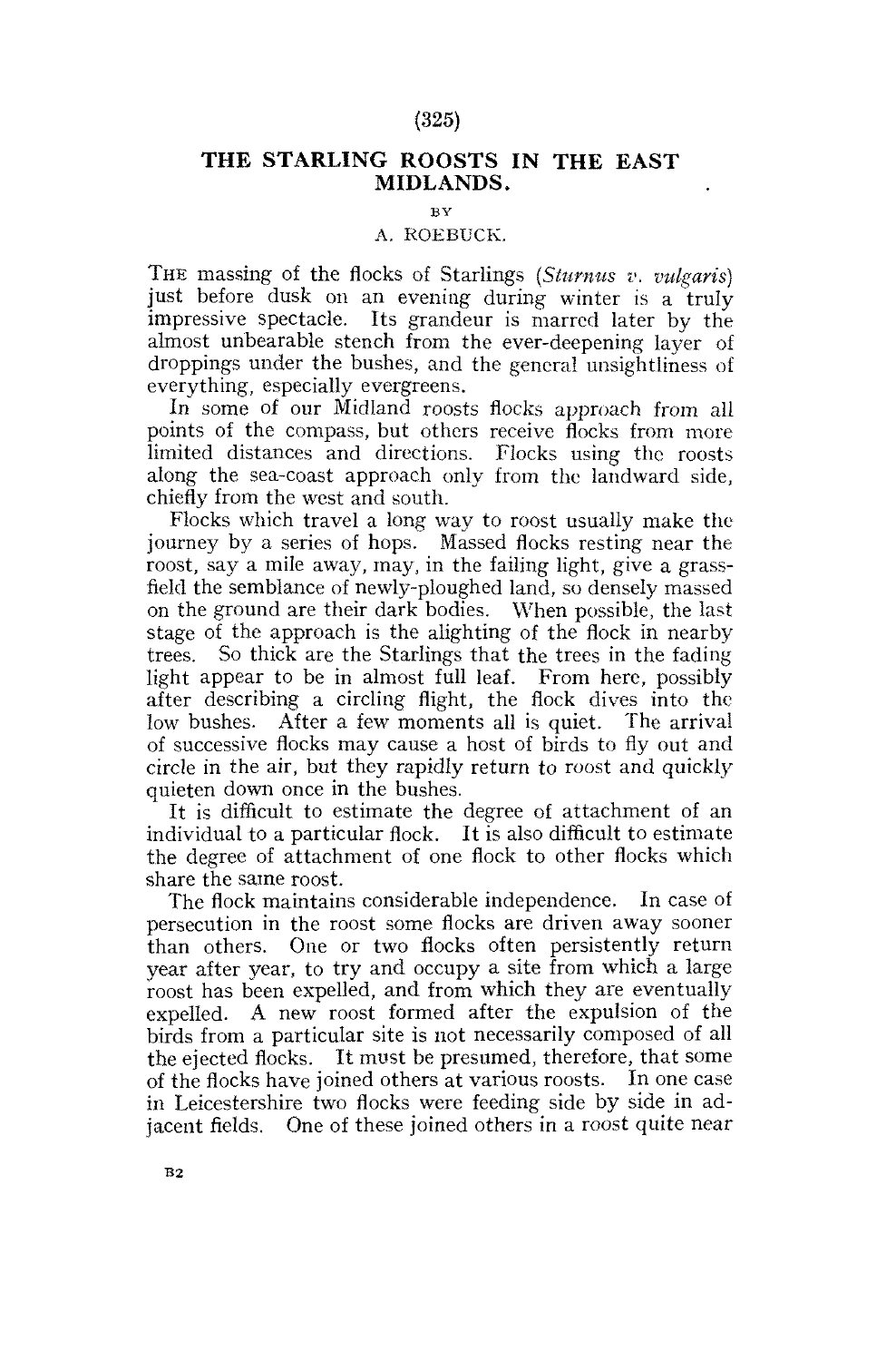to the south, the other daily went sixteen miles north to roost with others from a wide area.

Through the kind co-operation of the Directors of Education for the seven administrative counties, and through them the village schoolmasters, a survey of the roosts in this area was made during the winter 1932-33. I wish to acknowledge



my indebtedness for this willing help to the following Directors of Education : Messrs. W. A. Brockington (Leicestershire), P. G. Feek (Derbyshire), C. Stanley Johnson (Rutland), S. *Maudson Grant (Lindsey), Alexander Russell (Kesteven),*  J. R. McKnight (Holland) and B. W. L. Bulkeley (Notting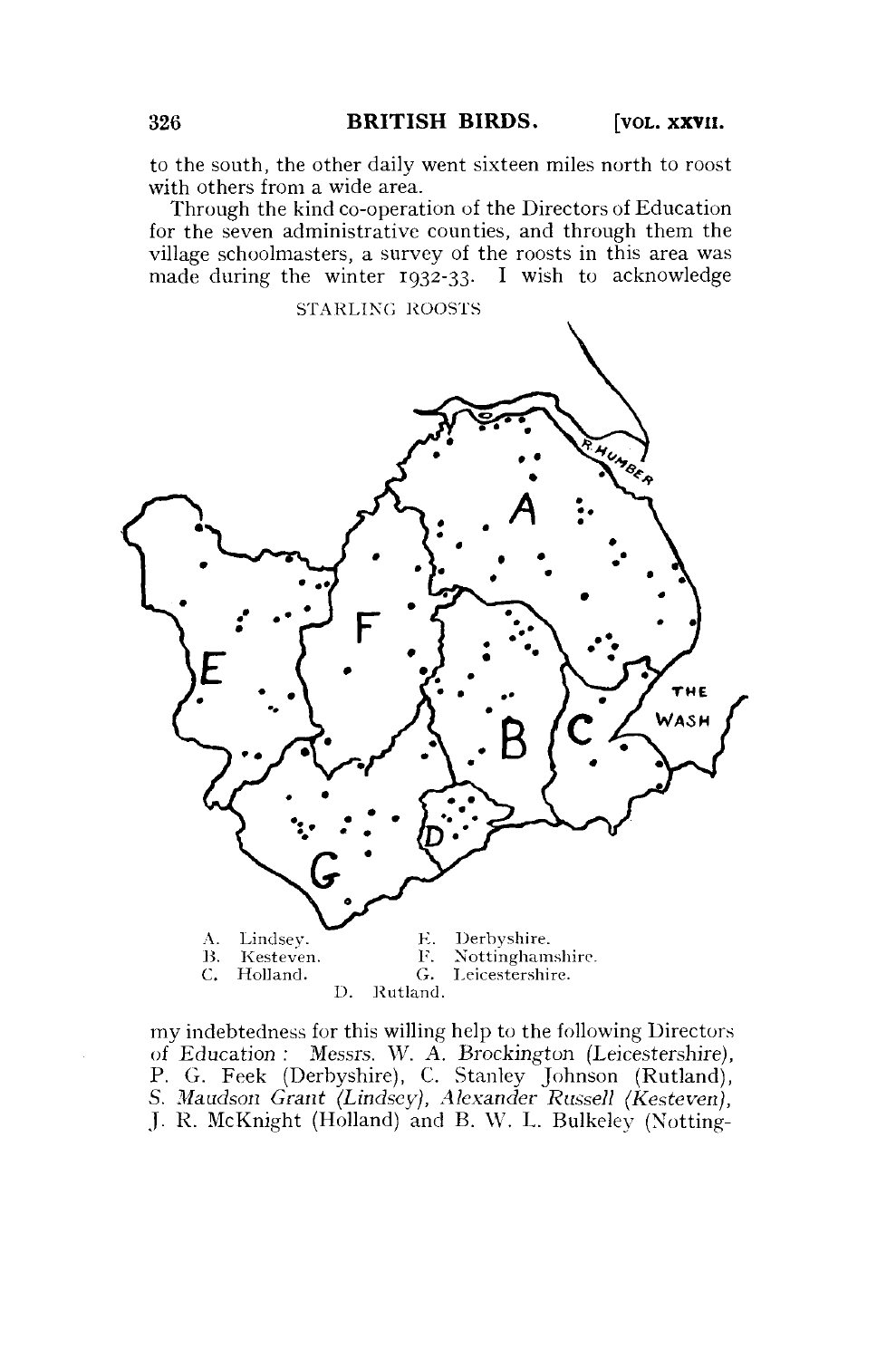hamshire). To Mr. B. J. Marples of Manchester University I am indebted for a few other roosts which would otherwise have been overlooked.

## COMPARATIVE SIZES OF THE ROOSTS.

Some attempt has been made to classify the roosts according to their sizes. Apart from the great difficulty of estimating their sizes, the problem is rendered more difficult by the fact that any particular roost varies considerably in size throughout the winter, often from night to night. Of the very large roosts more or less equal in size, such as Maltby Wood, Kirmington, Thonock or Gorse Hill in Lincolnshire ; Woodthorpe or Lockington in Leicestershire; Shipley Hall or Foremarke in Derbyshire, one was chosen for more detailed study. Lockington was chosen, and various attempts were made to count the birds and trace the whole feeding-area of the roost. Fortunately on several occasions the various flocks alighted together on one or two grass-fields, and the birds were tolerably uniformly distributed over the ground. From these observations it was estimated that at the utmost, the birds could spread over ten acres on the basis of one bird to each square foot. This gives a total of 435,600 birds. Next the roost itself was studied during the day and at night. There were about two acres of large laurel bushes in the covert, but not more than one acre was occupied and probably three-quarters of an acre would have been sufficient, if the birds had been evenly packed. Assuming an acre were occupied, that would necessitate there being on an average ten birds to each square foot super, a very large number. It three-quarters of an acre only were occupied, it would mean about thirteen to the square foot. By flashlight, after dark, it was possible to see as many as six side by side on a foot length of branch, yet I was never able to satisfy myself that others slept directly below them. 1 personally feel that when the birds are at a different level, they are not directly under one another, so that somewhere about twelve to fifteen to the square foot would be the absolute maximum.

Wynne Edwards *(antea,* Vol. XXIII.), in Devonshire, estimated that on the feeding-area of a roost there would be two to three birds per acre, but Cramp *(North Western Naturalist,* Vol. VIII., No. 2) considered one bird per acre more nearly correct in Cheshire.

The feeding-area of this roost occupies roughly a rectangle 20 miles north to south and 10 miles east to west, an area of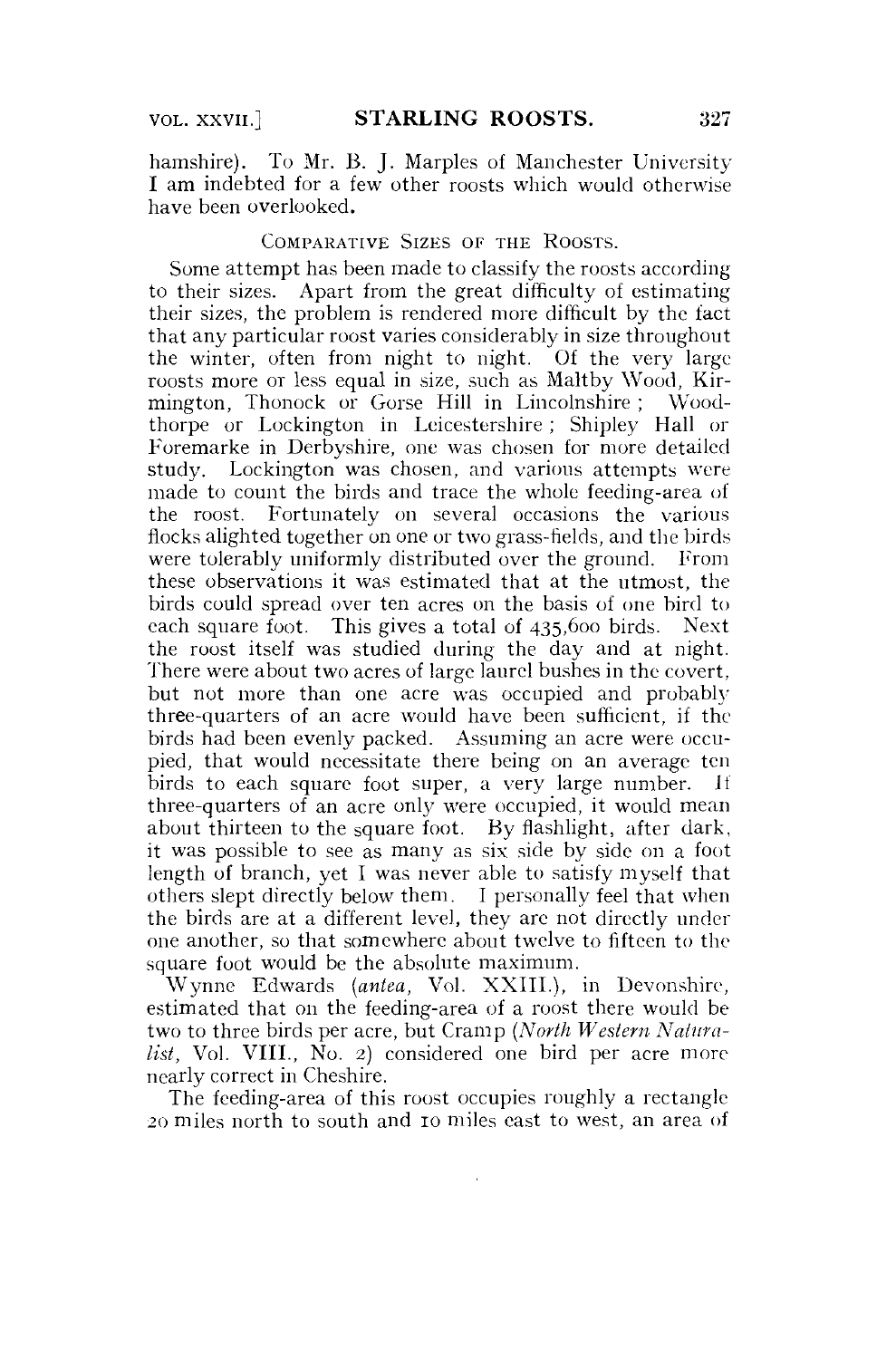about 200 square miles. If the roost were of 400,000 birds this would mean about three birds per acre. Although my figures showed the roost to have over 400,000 birds, I feel that it is an over-estimate and that so far as the whole area surveyed is concerned, the total will tend to approximate more nearly to one bird per acre.

In the following lists I have very loosely classified the roosts into small *(S),* medium *(M)* and large *(L)* roosts. Taking all the small roosts together the average size I have estimated at 5,000 birds, though these may be from 1,000 to about 9,000. The medium roosts on an average I have assumed to be about 25,000 birds, though there may be from 10,000 to 40,000 birds actually. The average for the large roosts I have assumed to be about 75,000. On this arbitrary classification, a small roost consists of many separate flocks and a medium roost may be a formidable gathering.

# NOTTINGHAMSHIRE ROOSTS.

- 1. Stokes Gorse, near Wyverton, in the Vale of Belvoir. *L.*
- 2. In low bushes round a flooded quarry, south of Balderton, near Newark. *L.*
- 3. Blackthorn scrub on Gotham Hills, from February onwards. *L.*
- 4. At Kelham Hill, north-west of Newark. *M.*
- 5. On southern edge of Sherwood, eight miles north-east of Notting-ham.  $\,$   $\,$   $\,$   $\,$   $\,$
- 6. Plantation on Ladywood Farm, Weston. L.
- 7. Rampton Gorse, Rampton. M.
- 7. Rampton Gorse, Rampton. *M.*  8. Ener Societ, near Willoughby-on-the-Words, on-the-Bercestershireborder. *M.*<br>Near Thorney. *M.*
- 
- *g.* Near Thorney. *M.*  M 10. Near Ranby, exact site not located. *M.*

#### LEICESTERSHIRE ROOSTS.

- i. Lockington, in a covert of laurels. *L.*
- 2. Broom Leys, near Coalville, rhododendrons, laurels, oaks and ivy. S.
- 3. Cowper Spinney, near Ratby, S.
- 4. Bunny's Wood, near Ratby. *M.*
- 5. The Burroughs, west of Ratby. *M.*
- 
- 6. Bonnet's Wood, west of Ratby. *M.*  7. Choyce's Rough, north-west of Ratby. S.
- Kilworth Sticks, about five miles east of Lutterworth. L.
- 9. Great Glen Gorse, about six miles south-east of Leicester. *M.*
- 1 o. Abbey Park, Leicester. S.
- 11. Spinney near Thurmaston Sewage Farm, four miles north of Leicester. S.
- 12. Scraptoft Wood, four miles east of Leicester. *L.*
- 13. Barkby Holt, four miles north-east of Leicester. *M.*
- 14. John O'Gaunt's Wood, ten miles north-east of Leicester, *M.*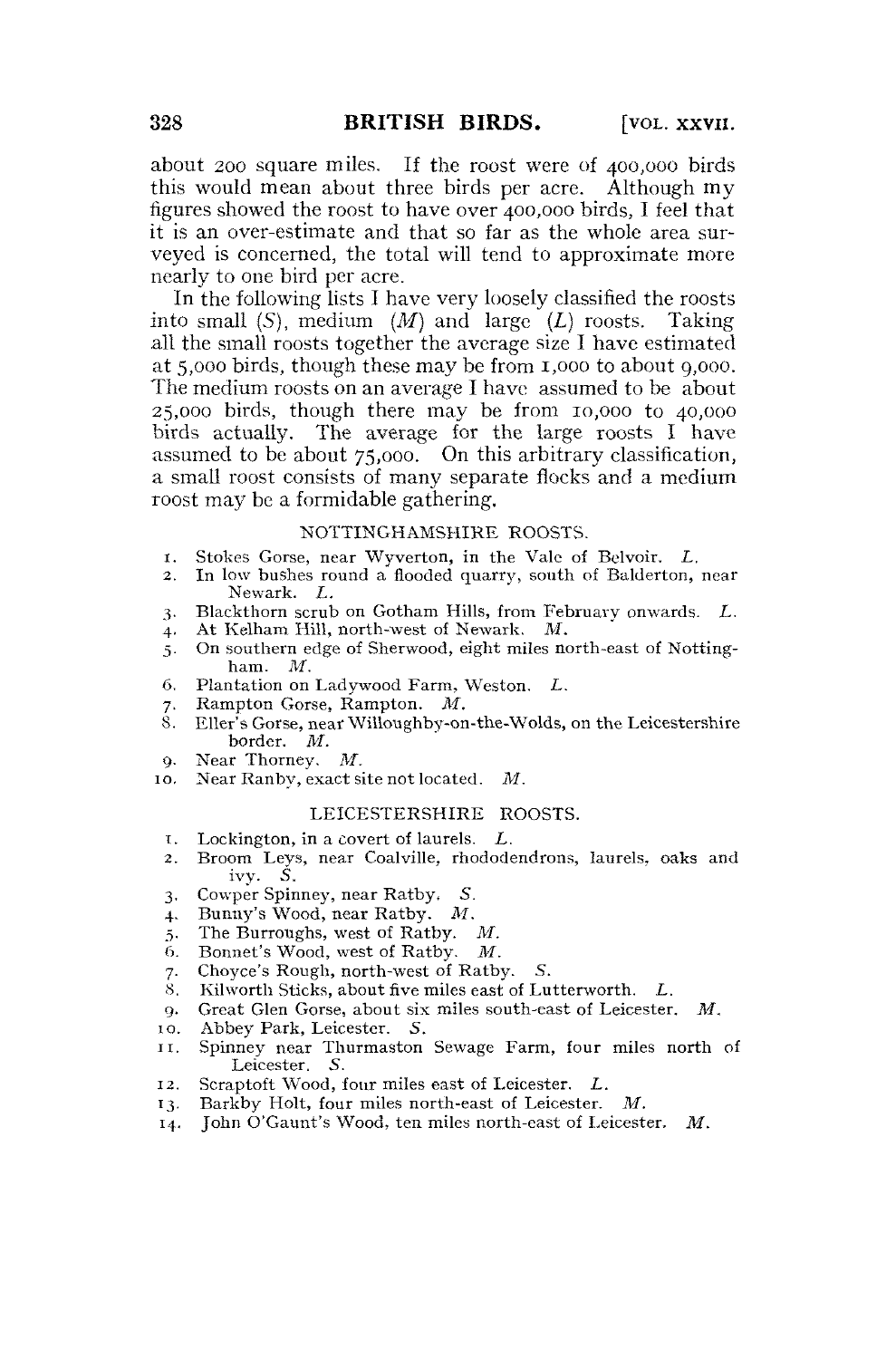- 15. Woodthorpe, in Beaumanor Park, about two miles south of Loughborough, in a young larch plantation. *L.*  The flocks make efforts to settle here each autumn and are driven off to Lockington.<br>Newman's Gorse, Waltham-on-the-Wolds. M.
- 
- 16. Newman's Gorse, Waltham-on-the-Wolds. *M.*   $17.$  Swallow Hole, Croxton Referring, seven innes south-west of Grant-

Eller's Gorse on the Nottinghamshire border has been already cited above.

### RUTLAND ROOSTS.

- 1. On reeds and low bushes at Burley Fish Ponds, neat Oakham. *S.*
- 2. Larch plantation in Burley Wood. *S.*
- 3. Blackthorn covert between Cottesmore and Barrow. *M.*
- 
- 5. Mow Mires Spinney, in Normanton Park. S.
- $\ddot{6}$ . Pilton Fox Covert, near Wing. S.
- 7. The Old Wood, Empingham.  $M$ .
- 8. A covert of blackthorns on Cottesmore Lodge Farm, north of Exton Park.  $M$ . Many flocks feeding in the Welland valley appear to roost in

Northamptonshire.

#### DERBYSHIRE ROOSTS.

- Abbey Grange Copse, near the Derwent Valley Reservoir. M. 1. Abbey Grange Copse, near the Derwent Valley Reservoir. *M.*
- *2.* In spruce trees in Deadman's Clough, adjoining Bradwell Reservoir. *L*.<br>Four small colonies around Flagg, seven miles south-east of
- 3. Four small colonies around Flagg, seven miles south-east of Farm, Hobson Farm, Highfield Farm and Nether Wheal<br>Farm, S. Farm. S.<br>Uppertown, near Ashover.
- 
- 4. Uppertown, near Ashover. S.<br>5. Sydnope, Flash Dam, near Darley Dale. М.
- $6.$  Farley, near Darley Dale. S.
- 7. Hollies Farm, Wyaston, four miles south of Ashbourne. S.<br>8. Askew Hill. near Repton.  $M$ .
- 8. Askew Hill, near Repton.  $M$ .<br>9. In a larch wood at Foremarke.
- 9. In a larch wood at Foremarke Hall, near Repton. L.<br>10. Needham's Quarry, north-west of Morley, near Derby.
- 9. In eequal in a guarry, north-west of morley, near Derby.
- 
- 11. A bushed hollow south of Morley, S.<br>10. Secute Weed a guarry of Milford. C. 12. Scouts Wood, a quarry at Milford. S.<br>13. Shipley Hall, north of Ilkeston. L.
- 
- 13. Suiptey Hall, notth of Inceston. *L.*<br>14. North Wingfield. *M*
- 14. North Wingfield. *M.*<br>15. Springwood, Temple Normanton. *S.*
- 16. Four miles north of Bolsover. М.
- 17. Markland Farm, Elmton. S.<br>18. Bullivant's Wood, Cresswell.
- 
- 18. Bullivant's Wood, Cresswell. M.<br>19. Elms Farm, Palterton, two miles 19. Elms Farm, Palterton, two miles south of Bolsover. S.<br>20. Wood of hawthorns along Shire Brook. Hackenthor
- Wood of hawthorns along Shire Brook, Hackenthorpe, near Sheffield. M.  $\text{SH}$

#### LINDSEY ROOSTS.

- Ross Farm, between Amcotts and Keadby. S. Τ.
- Along the Trent side at Burton-upon-Stather.  $M$ .
- 2. Along the Trent side at Burton-upon-Stather. M.<br>3. Reeds and hawthorns on Humber side, opposite Reads Is. S.
- 4. Fox covert, South Ferriby. S. 3. Reeds and hawthorns on Humber side, opposite Reads Is. *S.*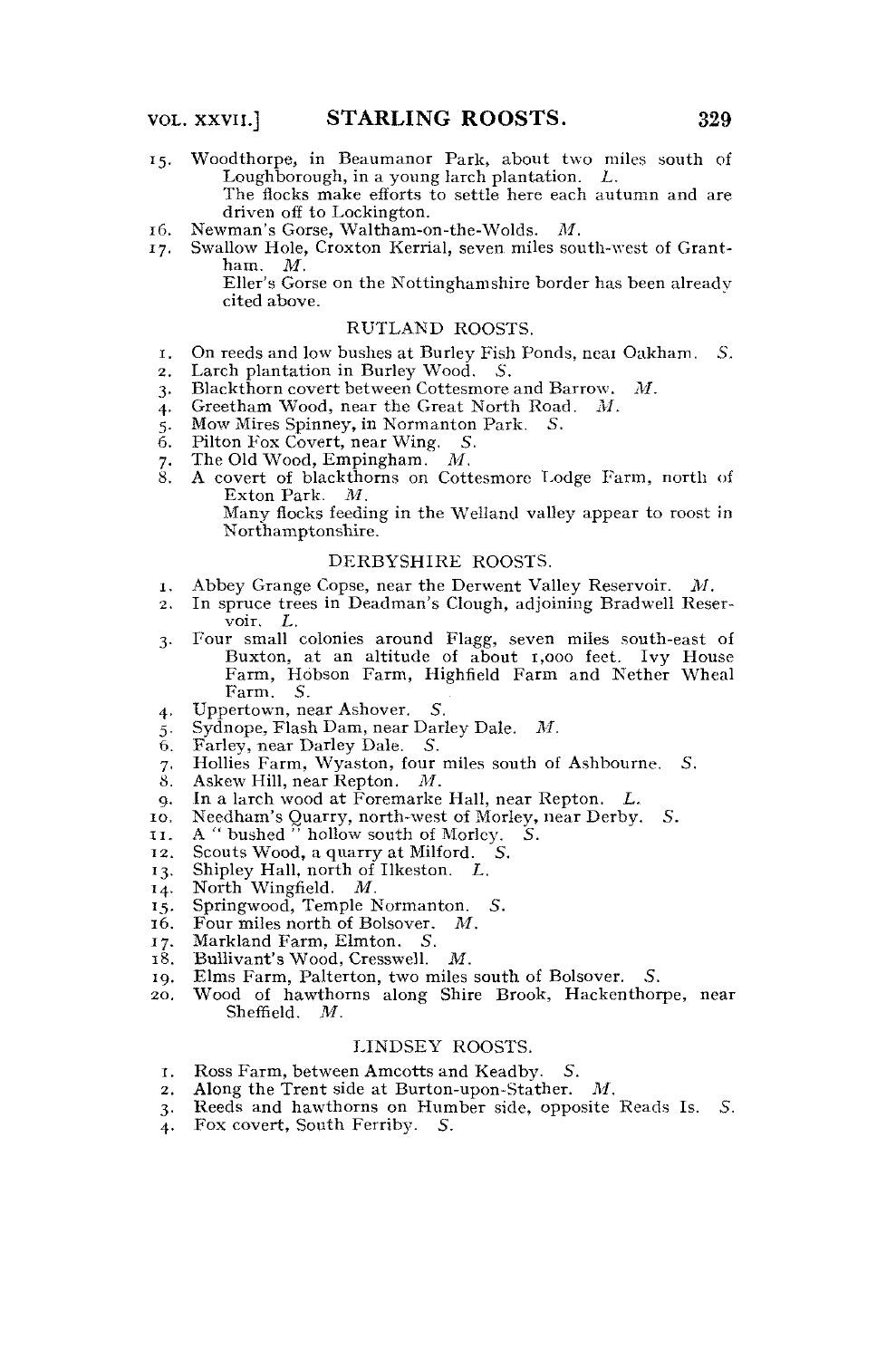- 6. Several colonies in the low trees and bushes along the Humber bank, between Ferriby Cliff and Barrow Haven, three miles further east.  $M.M$ . *5 6*
- A disused chalk pit near Barrow-on-Humber. S. *7*
- Camp covert, near Kirmington. *L.*  8.
- Brumpton Dale, near Grasby. *M.*   $\alpha$ .
- Mare Hill, Brocklesby Park." *M.*  10
- Thrunscoe, in the bushes around the sewage plant along the seashore. S. TI
- Fox covert, Wyham, near Ludborough. *S.*  12
- Bushes at Wyham End Pit. S. 13.
- Lowfields, North Ormsby. 14
- North Ormsby Wood. S.  $15.$
- In the low bushes on the banks of the Louth Navigation Canal, near Keddington. *L.*  16
- America Farm, Legbourne. 5. 17
- Maltby Wood, south of Louth. *L.*  18
- Mother Wood, Woodthorpe. *M.*  19.
- The brick pits at Farlesthorpe, near Alford. S. 20
- The brick pits at Sutton-on-Sea. S. 21
- In the elders and sea buckthorn between Huttoft and Anderby. *M.*   $22<sub>2</sub>$
- Along the dunes near Ingoldmells. *M.*  Also there are summer flocks along these dunes, non-breeding birds gradually increased by young ones. 23
- The brick pits at Stickney. S. 24
- The brick pits at Hagnaby. S. 25
- Welton Wood, Welton-le-Marsh. *L.*  26
- Tree belt above Home Farm, Revesby. Two years ago the undergrowth was spoilt by the birds and was cut out. *L.*  27
- Patchett Holes, near Miningsby. 28
- West of Middlethorpe, near West Ashby. *M.*  29
- Mareham-le-Fen. *S.*  3°
- Panton, near Wragby. 5. 3r
- In the gorse between East Barkwith and East Torrington. *L.*  32
- Dunholme Holt, a plantation about four miles north of Lincoln. *L.*  33
- Spridlington Thorns, near Cold Hanworth. *M.*   $34.$
- Norton Place, Spital-in-the-Street. *M.*   $35 -$
- In wild roses at the Rosary, Thonock Park, near Gainsborough. *L.*  36
- Somerby Hall, near Gainsborough. *M.*   $37 -$
- Parish Farm, Kexby. S. 38
- A plantation of young ash trees, Ash Holt, Brampton, near Torksey. *M.*  39

#### KESTEVEN ROOSTS.

- Potterhanworth Woods. *L.*   $T$ .
- Norton Wood. 5. 2
- 3
- Blankney Barff. *S.*  Blankney Wood. S. 4
- Martin Road, Blankney. *S.*   $5 -$
- Nos. 2-5 were new roosts, more or less experimental.
- King's Cover, Timberland. *L.*  6
- Plantation at Thorpe Tilney, near Walcot. *M.*  7
- Green Man Wood, Blankney Heath. S. 8
- Gorse Hill fox covert, one and a half miles south-east of Navenby. A very large roost in privets and small trees. *L.*  **Q**.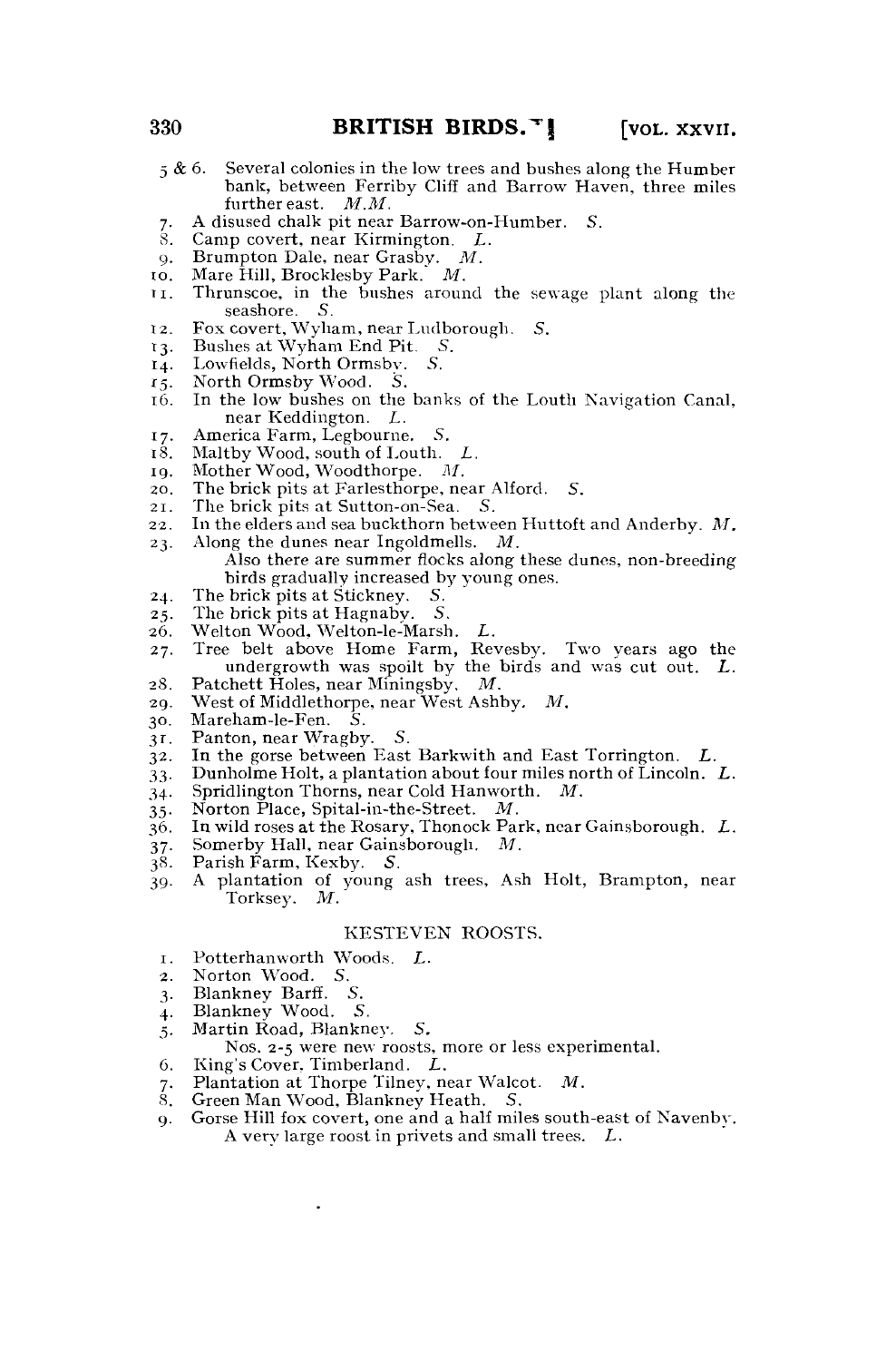- 10. Near Leadenham. *M.*
- I I . Mount Pleasant Farm, Claypole. *S.*
- 12. Martin's Plantation, Dry Doddington. *L.*
- 13. Hough-on-the-Hill. A summer flock of non-breeding birds. S.<br>14. Northern Plantation, Swarby. M.
- 14. Northern Plantation, Swarby. *M.*
- 
- $16.$  Heydour Thorns, between Oasby and Heydour. L.
- 17. A wood near Burton Coggles.  $\dot{M}$ . They left before Christmas.
- 18. Witham Wood or Twyford Forest, between North Witham and  $Corb$ v.  $M$ .

In addition they attempt to roost near Denton Manor each year but are driven off. Well-known roosts such as Giles Gorse, Harmston Heath and others are not now occupied.

#### HOLLAND ROOSTS.

- 1. On Gold Fen Dyke Bank, in old brick pits surrounded by low bushes, chiefly willows at Wrangle.  $\dot{M}$ . bushes, chiefly willows at Wrangle.
- 
- 2. On Wyberton Fen, near Boston. *M.*  3. St. Lambert's Hall, Weston, near Spalding. *M.*
- 4. A plantation of one and a half acres of bushes of elder, ash, thorn and willow close to the sea bank, Leadenhall Farm, Holbeach
- 5. Onslow House Farm, Gedney Drove End. L.
- 5. Onslow House Farm, Gedney Drove End. *L.*   $6.$  In bushes and trees at Four Anchor on the River Nene, near<br>Tydd St Mary  $M$ Tydd St. Mary. *M.*

### There are comparatively few suitable sites in this county. There is no county in this county in this county. In this county, we can contribute the county of the county of the county of the county of the county of the count FEEDING AREAS AND POSSIBLE POPULATION.

Of the 118 roosts named above, 115 are occupied at anyone time. The areas of the counties, in square miles, are Nottinghamshire 843, Leicestershire 800, Rutland 152, Derbyshire 1,009, Lindsey 1,357, Kesteven 726, Holland 418, making a total area of 5,305 square miles. The average feeding-area per roost, excluding overlapping, is about 46 square miles.

The total acreage of the area is 3,511,119 acres. If the average figures given for small, medium and large roosts are used, the total population on the wide classification is  $3,405,000$  birds, or about one bird per acre. It is felt that this is decidedly an under-estimate, more in the nature of a minimum, with three birds per acre as an absolute maximum. There are fewer birds in Derbyshire and Nottinghamshire than there are in Leicestershire, Rutland and parts of Kesteven and Lindsey.

In the roosts low bushes are much preferred, but many are in woods of high trees, such as larches. In this case only the lower branches are occupied, say below ten feet high. It does not appear to be difficult to get rid of a roost. Disturbance of the birds, in such a way that they have to take to